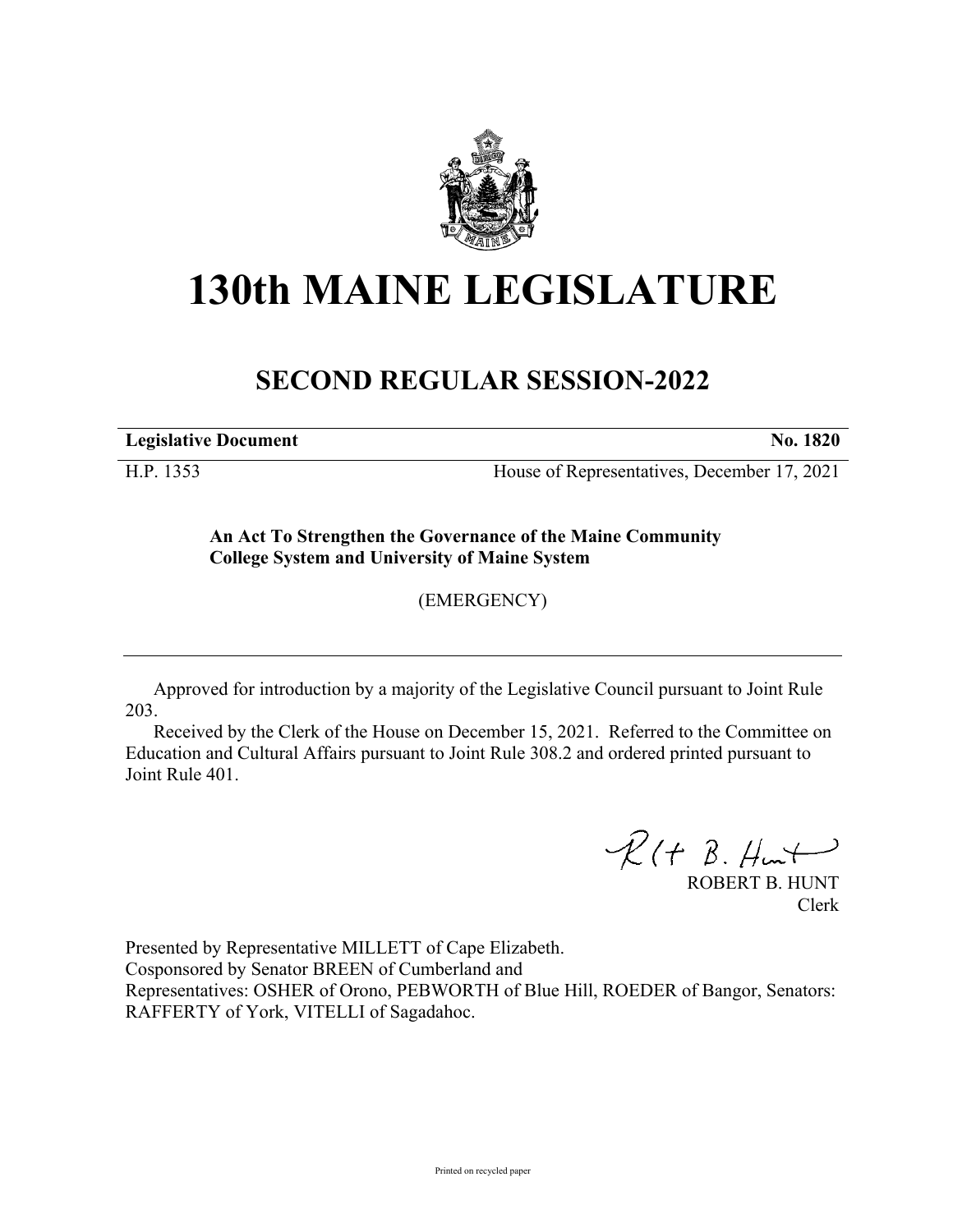| 1                                                                    | Emergency preamble. Whereas, acts and resolves of the Legislature do not                                                                                                                                                                                                                                                                                                                                                                                                                                                                                                                                                                                                                                                                                                                                                                                                                                                                                                                                                                                                   |
|----------------------------------------------------------------------|----------------------------------------------------------------------------------------------------------------------------------------------------------------------------------------------------------------------------------------------------------------------------------------------------------------------------------------------------------------------------------------------------------------------------------------------------------------------------------------------------------------------------------------------------------------------------------------------------------------------------------------------------------------------------------------------------------------------------------------------------------------------------------------------------------------------------------------------------------------------------------------------------------------------------------------------------------------------------------------------------------------------------------------------------------------------------|
| $\overline{2}$                                                       | become effective until 90 days after adjournment unless enacted as emergencies; and                                                                                                                                                                                                                                                                                                                                                                                                                                                                                                                                                                                                                                                                                                                                                                                                                                                                                                                                                                                        |
| 3                                                                    | <b>Whereas,</b> it is critical that the State have a well-functioning and high-quality public                                                                                                                                                                                                                                                                                                                                                                                                                                                                                                                                                                                                                                                                                                                                                                                                                                                                                                                                                                              |
| $\overline{4}$                                                       | higher education system; and                                                                                                                                                                                                                                                                                                                                                                                                                                                                                                                                                                                                                                                                                                                                                                                                                                                                                                                                                                                                                                               |
| 5                                                                    | <b>Whereas</b> , the need for cooperation between labor and management in our higher                                                                                                                                                                                                                                                                                                                                                                                                                                                                                                                                                                                                                                                                                                                                                                                                                                                                                                                                                                                       |
| 6                                                                    | education system is urgent given the inflow of federal and state pandemic stimulus funds                                                                                                                                                                                                                                                                                                                                                                                                                                                                                                                                                                                                                                                                                                                                                                                                                                                                                                                                                                                   |
| 7                                                                    | to Maine's higher education system; and                                                                                                                                                                                                                                                                                                                                                                                                                                                                                                                                                                                                                                                                                                                                                                                                                                                                                                                                                                                                                                    |
| 8                                                                    | <b>Whereas,</b> in the judgment of the Legislature, these facts create an emergency within                                                                                                                                                                                                                                                                                                                                                                                                                                                                                                                                                                                                                                                                                                                                                                                                                                                                                                                                                                                 |
| 9                                                                    | the meaning of the Constitution of Maine and require the following legislation as                                                                                                                                                                                                                                                                                                                                                                                                                                                                                                                                                                                                                                                                                                                                                                                                                                                                                                                                                                                          |
| 10                                                                   | immediately necessary for the preservation of the public peace, health and safety; now,                                                                                                                                                                                                                                                                                                                                                                                                                                                                                                                                                                                                                                                                                                                                                                                                                                                                                                                                                                                    |
| 11                                                                   | therefore,                                                                                                                                                                                                                                                                                                                                                                                                                                                                                                                                                                                                                                                                                                                                                                                                                                                                                                                                                                                                                                                                 |
| 12                                                                   | Be it enacted by the People of the State of Maine as follows:                                                                                                                                                                                                                                                                                                                                                                                                                                                                                                                                                                                                                                                                                                                                                                                                                                                                                                                                                                                                              |
| 13                                                                   | Sec. 1. 20-A MRSA §12705, sub-§1, as amended by PL 2005, c. 425, §25, is                                                                                                                                                                                                                                                                                                                                                                                                                                                                                                                                                                                                                                                                                                                                                                                                                                                                                                                                                                                                   |
| 14                                                                   | further amended to read:                                                                                                                                                                                                                                                                                                                                                                                                                                                                                                                                                                                                                                                                                                                                                                                                                                                                                                                                                                                                                                                   |
| 15                                                                   | <b>1. Membership.</b> The board of trustees consists of 13 appointed voting members, one                                                                                                                                                                                                                                                                                                                                                                                                                                                                                                                                                                                                                                                                                                                                                                                                                                                                                                                                                                                   |
| 16                                                                   | ex officio voting member and, 1 ex officio, nonvoting member and 3 appointed nonvoting                                                                                                                                                                                                                                                                                                                                                                                                                                                                                                                                                                                                                                                                                                                                                                                                                                                                                                                                                                                     |
| 17                                                                   | members as follows:                                                                                                                                                                                                                                                                                                                                                                                                                                                                                                                                                                                                                                                                                                                                                                                                                                                                                                                                                                                                                                                        |
| 18                                                                   | C. Twelve from the field of business and industry, the field of labor, the field of                                                                                                                                                                                                                                                                                                                                                                                                                                                                                                                                                                                                                                                                                                                                                                                                                                                                                                                                                                                        |
| 19                                                                   | education and the general public;                                                                                                                                                                                                                                                                                                                                                                                                                                                                                                                                                                                                                                                                                                                                                                                                                                                                                                                                                                                                                                          |
| 20                                                                   | D. The Commissioner of Education, or the commissioner's successor, who serves as                                                                                                                                                                                                                                                                                                                                                                                                                                                                                                                                                                                                                                                                                                                                                                                                                                                                                                                                                                                           |
| 21                                                                   | an ex officio voting member;                                                                                                                                                                                                                                                                                                                                                                                                                                                                                                                                                                                                                                                                                                                                                                                                                                                                                                                                                                                                                                               |
| 22                                                                   | F. The Commissioner of Labor, or the commissioner's successor, who serves as an ex-                                                                                                                                                                                                                                                                                                                                                                                                                                                                                                                                                                                                                                                                                                                                                                                                                                                                                                                                                                                        |
| 23                                                                   | officio nonvoting member; and                                                                                                                                                                                                                                                                                                                                                                                                                                                                                                                                                                                                                                                                                                                                                                                                                                                                                                                                                                                                                                              |
| 24<br>25<br>26<br>27                                                 | One member who is from the student body of one of the community college<br>G.<br>campuses at the time of appointment and who is a permanent resident of the State. To<br>be eligible for appointment as a student member, a student must be enrolled for a<br>minimum of 12 credit hours per semester.                                                                                                                                                                                                                                                                                                                                                                                                                                                                                                                                                                                                                                                                                                                                                                     |
| 28<br>29<br>30<br>31<br>32<br>33<br>34<br>35<br>36<br>37<br>38<br>39 | The student member is a full voting member of the board of trustees and serves for a<br>2-year term and until a successor is qualified. By January 1st of every 2nd year, the<br>president of the system shall solicit a list of 6 eligible students from the student<br>governments from 6 of the campuses within the Maine Community College System,<br>the 7th campus being excluded in accordance with this subsection. The Governor shall<br>then nominate a student trustee chosen from the list within 30 days of receiving the list<br>of names. The nomination is subject to review by the joint standing committee of the<br>Legislature having jurisdiction over education matters and to confirmation by the<br>The student trustee may not come from the same campus in any 2<br>Legislature.<br>consecutive terms. In the event that the student trustee transfers from one campus to<br>another during the student's term of appointment, the student's original campus of<br>enrollment is the campus excluded when the next student trustee is appointed. |
| 40                                                                   | H. One full-time member of the faculty employed by the system, who serves as a                                                                                                                                                                                                                                                                                                                                                                                                                                                                                                                                                                                                                                                                                                                                                                                                                                                                                                                                                                                             |
| 41                                                                   | nonvoting member;                                                                                                                                                                                                                                                                                                                                                                                                                                                                                                                                                                                                                                                                                                                                                                                                                                                                                                                                                                                                                                                          |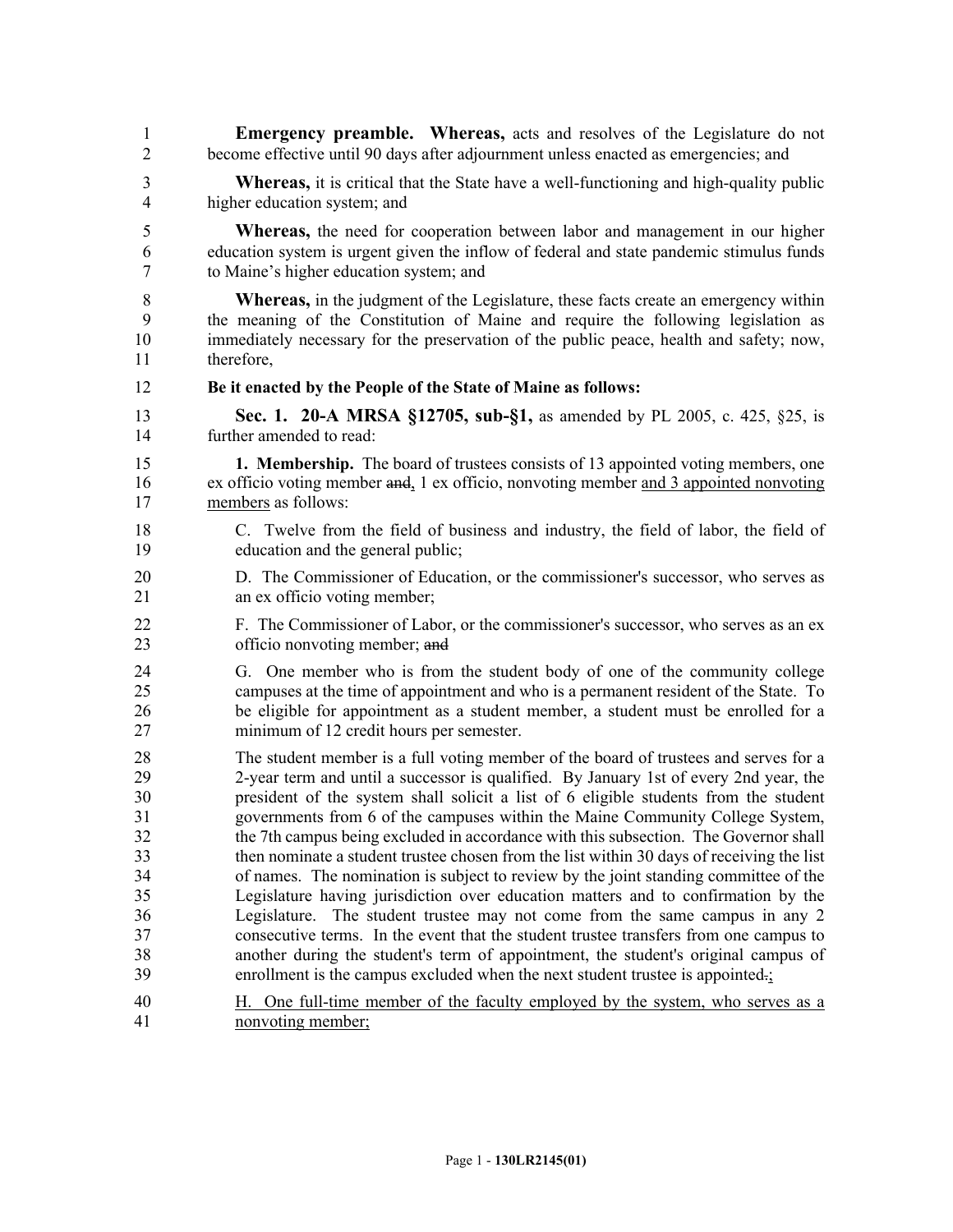- 1 I. One member of the adjunct faculty employed by the system, who serves as a 2 nonvoting member; and
- 3 J. One full-time nonfaculty staff member employed by the system, who serves as a 4 nonvoting member.
- 5 **Sec. 2. 20-A MRSA §12705, sub-§2,** as amended by PL 1991, c. 140, §3, is further 6 amended to read:

7 **2. Appointment; terms.** This subsection governs appointment and terms of members 8 of the board of trustees other than the terms of faculty and staff members of the system 9 appointed under subsection 2-A. Members of the board of trustees are appointed by the 10 Governor to 4-year terms of office, subject to review by the joint standing committee of 11 the Legislature having jurisdiction over education matters and to confirmation by the 12 Legislature. In appointing members to the board, the Governor shall give proper 13 consideration to achieving statewide geographical representation and gender equity. No 14 classified or unclassified employee of the State or person who holds elected state office 15 may serve on the board of trustees, with the exception of the ex officio members.

# 16 **Sec. 3. 20-A MRSA §12705, sub-§2-A** is enacted to read:

17 **2-A. Appointment of faculty and staff members; terms; vacancies; compensation.**  18 Notwithstanding Title 17, section 3104, this subsection governs appointment, terms, 19 vacancies and compensation of faculty and staff members of the system appointed to the 20 board of trustees pursuant to subsection 1, paragraphs H to J. These members serve for 2-21 year terms and until a successor is qualified. Sixty days prior to the expiration of the 22 members' terms, the Governor shall solicit a list of 3 eligible candidates from each of the 23 unions to which faculty, adjunct faculty and staff of the system, respectively, belong. The 24 Governor shall nominate the faculty, adjunct faculty or staff member within 30 days of 25 receiving the lists of names, and the nomination is subject to review by the joint standing 26 committee of the Legislature having jurisdiction over education matters and confirmation 27 by the Legislature. The members appointed to a given seat may not come from the same 28 campus in any 2 consecutive terms. The members must be granted reasonable leave with 29 pay at the members' regular salaries as employees of the system to attend meetings and 30 other board functions that occur between the hours of 8 a.m. and 5 p.m. on business days. 31 This subsection may not be construed to alter the compensation of a member for the 32 performance of a member's duties as a system employee.

33 **Sec. 4. 20-A MRSA §12705, sub-§3,** as enacted by PL 1985, c. 695, §11, is 34 amended to read:

35 **3. Vacancies.** Vacancies Except as provided in subsection 2-A, vacancies on the board 36 of trustees shall must be filled for the unexpired term only. A member shall serve until a 37 successor has been appointed and qualified.

- 38 **Sec. 5. 20-A MRSA §12705, sub-§4,** as enacted by PL 1985, c. 695, §11, is 39 amended to read:
- 40 **4. Compensation.** Members shall be Except as provided in subsection 2-A, members 41 are compensated for their expenses according to Title 5, chapter 379.
- 42 **Sec. 6. P&SL 1865, c. 532, §4, first ¶**, as amended by PL 1985, c. 779, §89, is 43 further amended to read: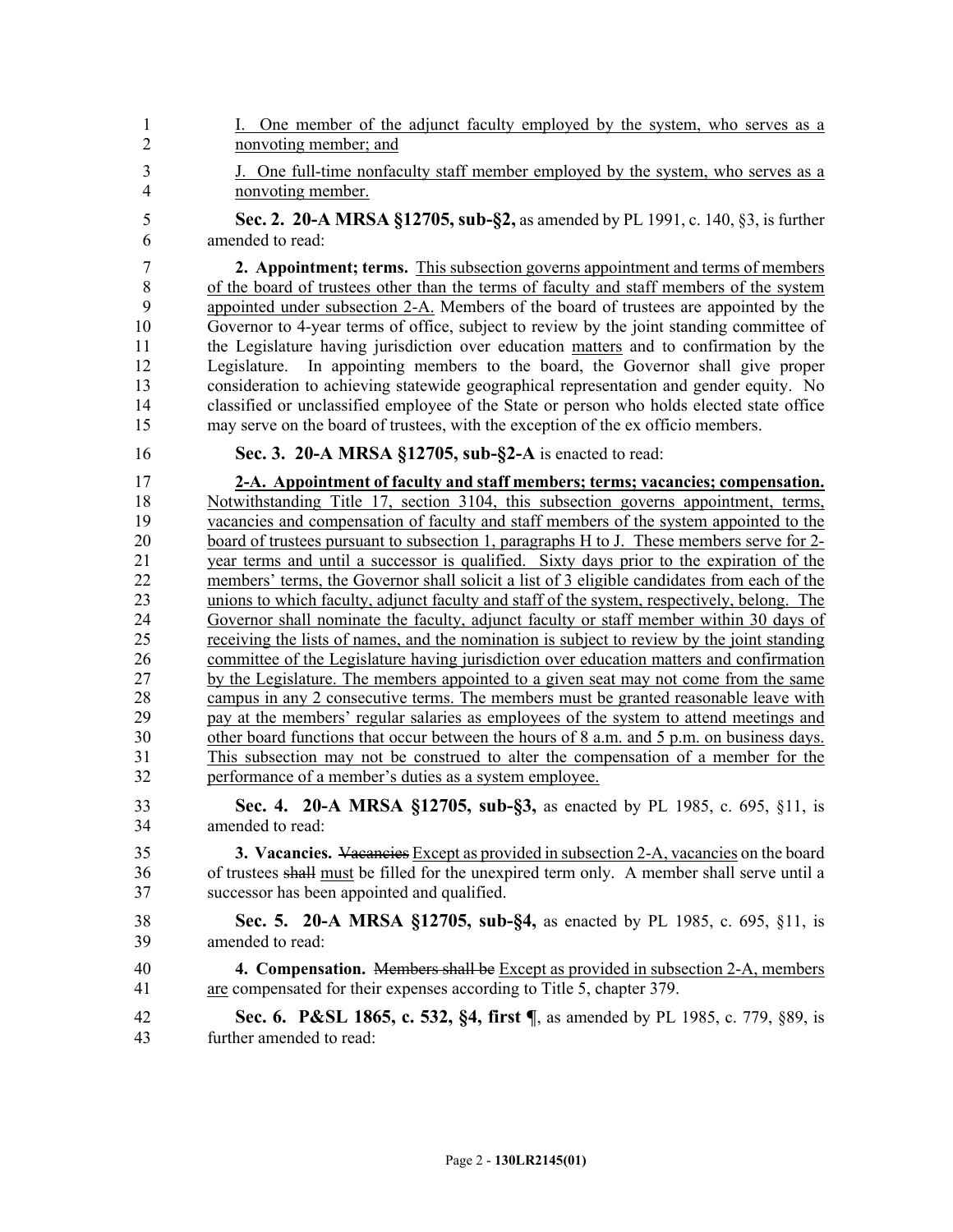1 **Sec. 4. Board of Trustees.** The Board of Trustees of the University of Maine 2 System shall consist consists of 16 19 members.

#### 3 **Sec. 7. P&SL 1865, c. 532, §4, sub-§3-B** is enacted to read:

4 **3-B. Faculty member.** Notwithstanding the Maine Revised Statutes, Title 17, section 5 3104, one of the members must be a full-time member of the faculty employed by the 6 University of Maine System. The faculty member is a nonvoting member of the Board of 7 Trustees and serves for a 2-year term and until a successor is qualified. Within 60 days 8 after the effective date of this subsection, and subsequently 60 days prior to the expiration 9 of the faculty member's term, the Governor shall solicit a list of 3 eligible candidates from 10 each of the unions to which faculty members belong. The Governor shall nominate a 11 faculty member within 30 days of receiving the lists of names, and the nomination is subject 12 to review by the joint standing committee of the Legislature having jurisdiction over 13 education matters and confirmation by the Legislature. The faculty member may not come 14 from the same campus in any 2 consecutive terms. The faculty member must be granted 15 reasonable leave with pay at the faculty member's regular salary as an employee of the 16 University of Maine System to attend meetings and other board functions that occur 17 between the hours of 8 a.m. and 5 p.m. on business days. This subsection may not be 18 construed to alter the compensation of the faculty member for the performance of the 19 member's duties as a University of Maine System employee.

# 20 **Sec. 8. P&SL 1865, c. 532, §4, sub-§3-C** is enacted to read:

21 **3-C. Nonfaculty staff member.** Notwithstanding the Maine Revised Statutes, Title 22 17, section 3104, one of the members must be a full-time nonfaculty staff member 23 employed by the University of Maine System. The staff member is a nonvoting member 24 of the Board of Trustees and serves for a 2-year term and until a successor is qualified. 25 Within 60 days after the effective date of this subsection, and subsequently 60 days prior 26 to the expiration of the staff member's term, the Governor shall solicit a list of 3 eligible 27 candidates from each of the unions to which staff members belong. The Governor shall 28 nominate a staff member within 30 days of receiving the lists of names, and the nomination 29 is subject to review by the joint standing committee of the Legislature having jurisdiction 30 over education matters and confirmation by the Legislature. The staff member may not 31 come from the same campus or union in any 2 consecutive terms. The staff member must 32 be granted reasonable leave with pay at the staff member's regular salary as an employee 33 of the University of Maine System to attend meetings and other board functions that occur 34 between the hours of 8 a.m. and 5 p.m. on business days. This subsection may not be 35 construed to alter the compensation of the staff member for the performance of the 36 member's duties as a University of Maine System employee.

# 37 **Sec. 9. P&SL 1865, c. 532, §4, sub-§3-D** is enacted to read:

38 **3-D. Adjunct faculty member.** Notwithstanding the Maine Revised Statutes, Title 39 17, section 3104, one of the members must be an adjunct faculty member employed by the 40 University of Maine System. The adjunct faculty member is a nonvoting member of the 41 Board of Trustees and serves for a 2-year term and until a successor is qualified. Within 42 60 days after the effective date of this subsection, and subsequently 60 days prior to the 43 expiration of the adjunct faculty member's term, the Governor shall solicit a list of 3 eligible 44 candidates from each of the unions to which adjunct faculty members belong. The 45 Governor shall nominate an adjunct faculty member within 30 days of receiving the lists